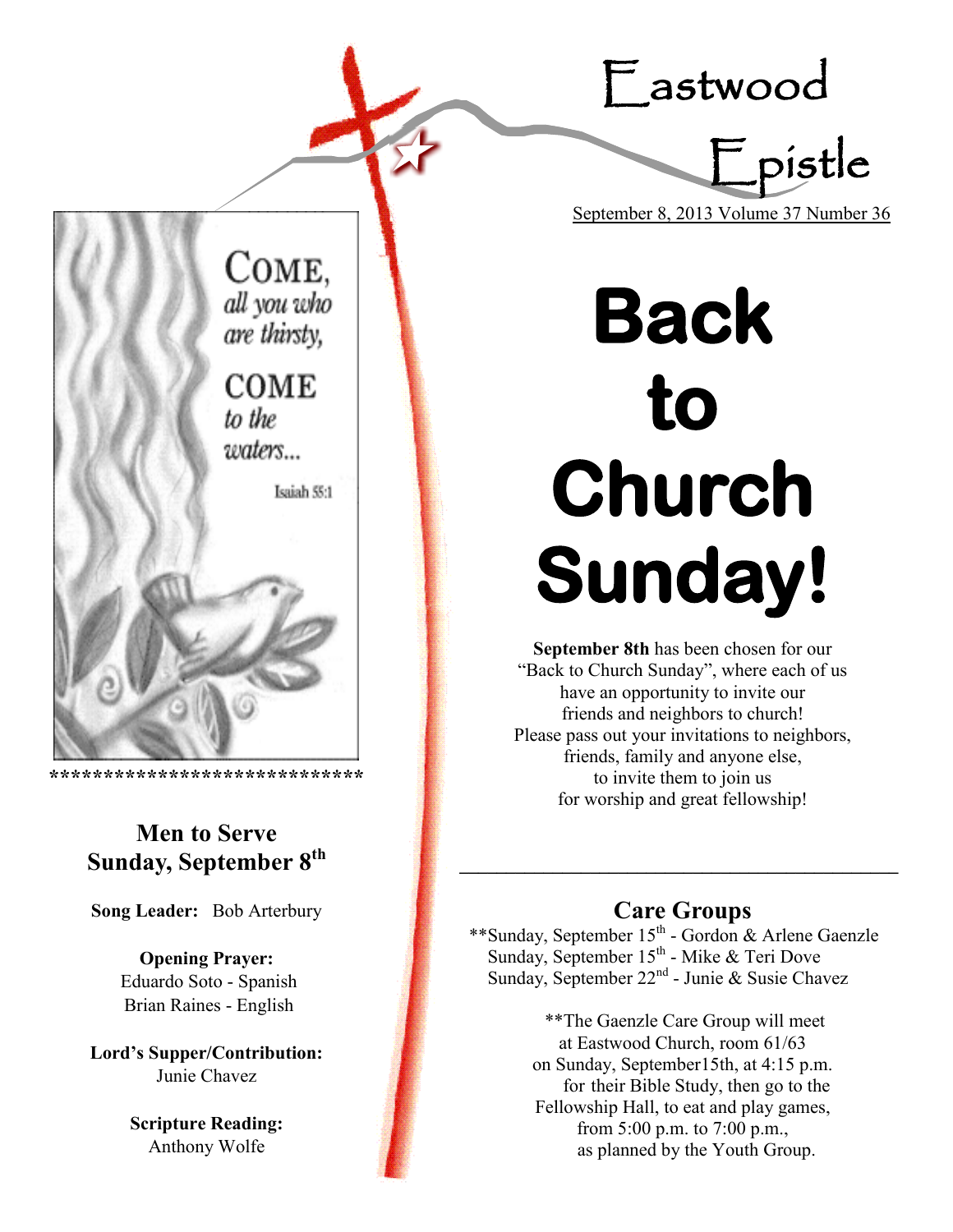## *Together*

**Invite your friends to our Back To Church Sunday!** This is the time of year when families are getting into a routine. Many are thinking about being in church, but don't know where they should go. You and I know they will go where they have friends. So - Invite your Friends!

Many friends and neighbors do not attend a worship service, invite them. Ask those who are not attached and are seeking a church home. Even if you think they are not interested because they never attend church, ask them. If you have a friend, ask them. If there is someone you would like to be your friend, ask them!

The people most likely to accept your invitation, are your friends. Next are those you know, but have not established those strong ties. Ask neighbors you wave and speak to as you drive by their house. Ask. No one can accept the invitation, if we do not ask.

Tell them where you usually sit and that you will be looking for them. Try to get a commitment.

**Be early.** You do not want your friends looking for you and you not be in your place. **Speak to others**. Make all feel welcome and at home. This is our time to extend the love of Jesus and acceptance people need.

Imagine how great it will be to have an auditorium full of people. It can happen, if we will all invite our friends. Your smile, kind invitation and the promise you will be waiting for them. This simple invitation may be the beginning of leading a friend or a family to Jesus. Do it! There are many ways to sow the seed of Jesus.

*Charles M Clodfelter*

*Sunday Guests who registered - 7 Did you speak with them?* 

**www.eastwoodchurchofchrist.org**

| Sunday                  | Tuesdav            | Wednesday   |
|-------------------------|--------------------|-------------|
| Bible Class - 9:00 A.M. | Ladies Bible Class | Bible Study |
| Worship - 10:00 A.M.    | $10:00$ A.M.       | 7:00 P. M.  |

#### **Area TV Programs**

Area TV Programs<br>Fridays: 7:00 P.M. Channel #38 (Cable Channel #16) Sundays: 5:00 A.M. Inspiration Channel (Channel #364 Direct TV)



в K F

> Saturday, September 7, 2013, 8:00 a.m. In the Fellowship Hall. All men are encouraged to attend!

#### **Tuesday Morning Ladies Bible Class** *All Ladies are invited!*

Please join us for a year of great fellowship and Bible study on Tuesday mornings. The Ladies Bible Class will begin Tuesday, September  $10^{th}$ , at 9:30 a.m., in room 61/63, for conversation and coffee, followed by our Bible Study at 10:00 a.m. We will be studying  $1<sup>st</sup>$  and  $2<sup>nd</sup>$  Peter. To begin the year, we will have a Potluck lunch, after our Bible Study, so bring your favorite food dish and join us! If any questions, please contact Marjorie Foster at 592-5122.

### **Placed Membership!**

Anthony & Carrie Wolfe, 14363 Edgemere, Apt. 913, El Paso, TX 79938, telephone number: 573-202-5721, have placed membership with Eastwood Church. **Welcome to the Eastwood Family!**

> **Sunday, September 8, 2013 Speaker** - Charles Clodfelter **Sermon Topic** - *Priesthood of Believers* **Scripture** - 1 Peter 2:5, 9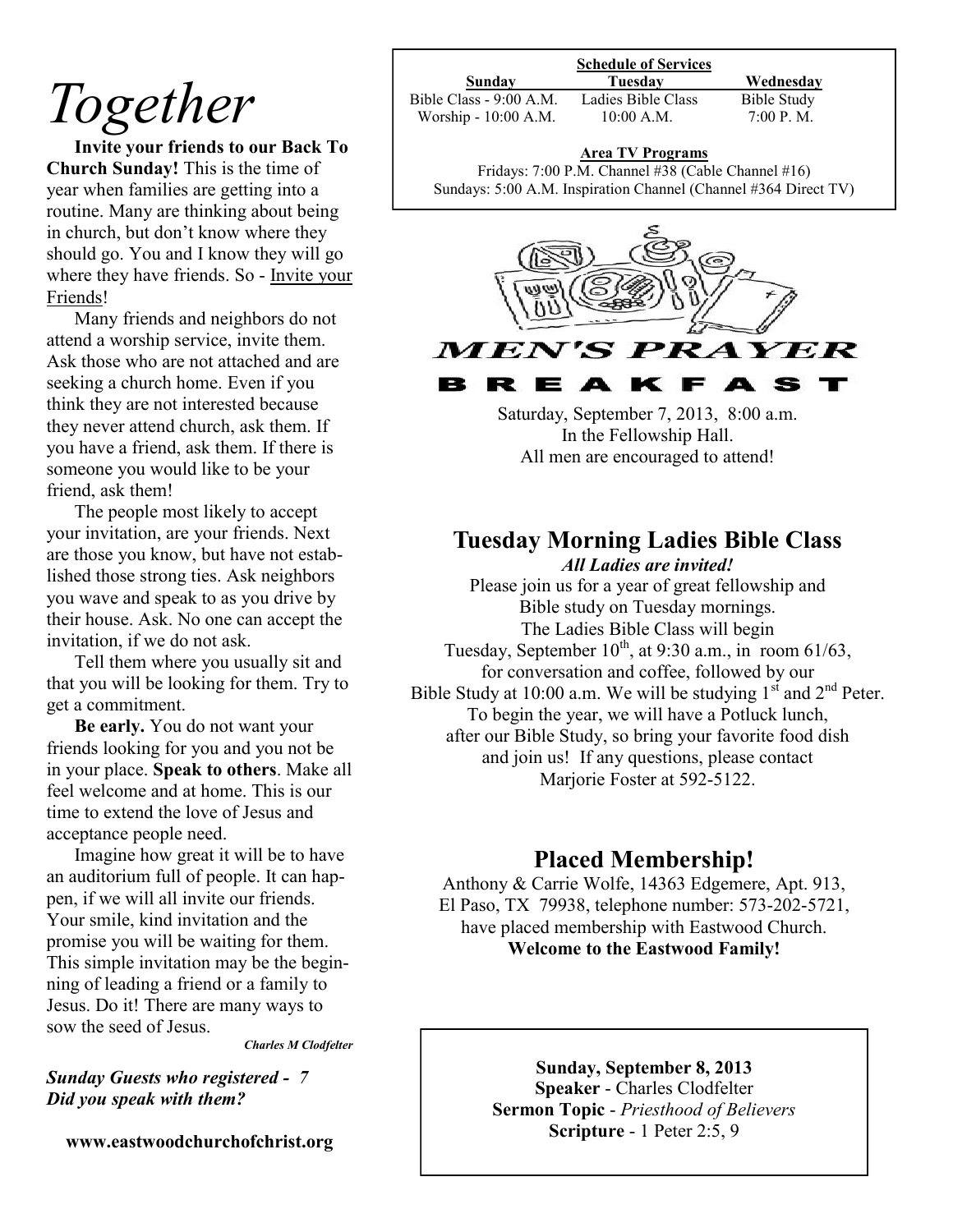

The decision making process can begin when young children start choosing what outfit they will wear or what type of fruit they would like for a snack, but their choices become more and more complex and carry greater consequences as they mature.

Pray for God to give you wisdom each day as you, parent the children He has entrusted upon you, and ask Him to help them make wise decisions.

Encourage them to use common sense, weigh everything against scripture and live a holy life before God. - Tapestry Devotional

 $\overline{\phantom{a}}$  , and the contract of the contract of  $\overline{\phantom{a}}$ 





September 8 - James Lester September 9 - Nathalie Alvarez September 10 - Bob Arterbury September 10 - Derrell Barrington September 12 - Sarah Shepherd September 12 - Andrew Monk



**Nursery Helpers for Sunday, September 8th**  Alice Castillo and Janice Masters





## **Eastwood Game Night!**

We encourage you to join us on Sunday, September  $15<sup>th</sup>$ , from 5:00 p.m. to 7:00 p.m., for an Eastwood Game Night. There will be board and card games galore. We ask everyone to bring finger food. Come join us for great fun and great food!

### **The Children's Home of Lubbock Dollar Days 2013**

Each year we ask our Christian family to come together for Dollar Days in September. These funds are collected to purchase groceries for the children. More children than ever are coming to the Home for care, so we need your help more than ever! As each family in your congregation

budgets to feed their own children, please we encourage you to help feed our boys and girls—they are depending on God's people. For more information go to e-mail address:

#### *www.childshome.org*

If you wish to help, please make your checks payable to "The Children's Home of Lubbock". If cash donations, please place the cash in an envelop and mark outside of the envelop, "for Children's Home", and place your check or envelop during Sunday's contributions.